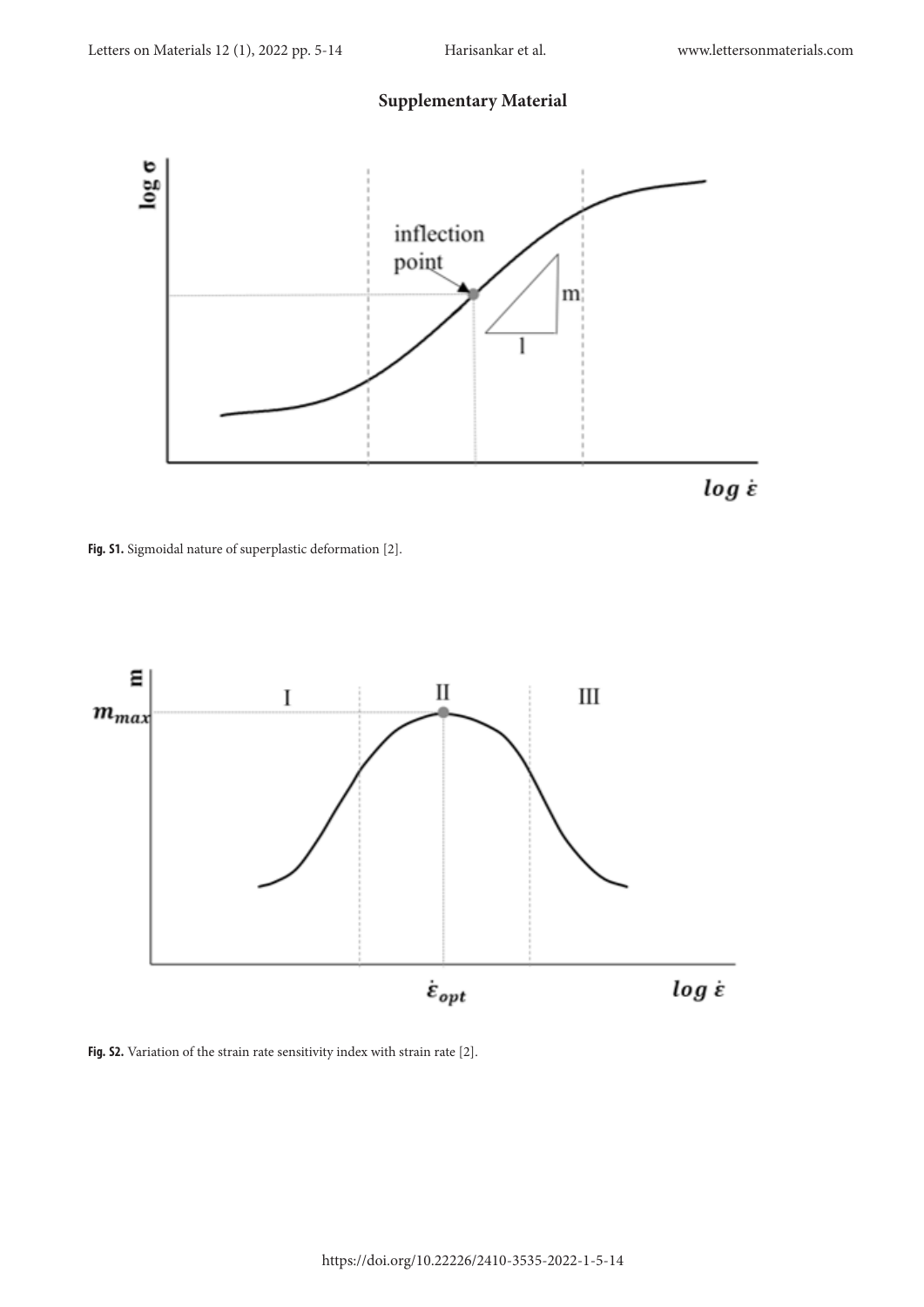|        | 0.558_Zn22AI                   |   | 0.728 Mg6.19Zn                                                            |   | 0.526 ZrO2 8Y2O3                                      | ۷ | 0.593 MgesCussYso             |
|--------|--------------------------------|---|---------------------------------------------------------------------------|---|-------------------------------------------------------|---|-------------------------------|
|        | 0.624 Zn22AI                   |   | 0.755 Mg6.19Zn                                                            | ۰ | 0.543 ZrO <sub>2</sub> 8Y <sub>2</sub> O <sub>3</sub> | ۰ | 0.600 MgesCu2sY10             |
| ٠      | 0.664 Zn22AI                   |   | 0.783_Mg6.19Zn                                                            | ۰ | 0.560 ZrO <sub>2</sub> 8Y <sub>2</sub> O <sub>3</sub> | × | 0.607 MgesCuzsY10             |
|        | 0.525 Zn22AI                   | ۸ | 0.728 Mg5.8Zn                                                             | ٠ | 0.577 ZrO <sub>2</sub> 8Y <sub>2</sub> O <sub>3</sub> |   | 0.655 Olivine                 |
| ٨      | 0.597_Zn22AI                   | ٠ | 0.783 Mg5.8Zn                                                             | ٠ | 0.593 ZrO <sub>2</sub> 8Y <sub>2</sub> O <sub>3</sub> |   | 0.678 Olivine                 |
| ٠      | 0.683_Zn22AI                   |   | 0.815 Mg5.8Zn                                                             | ٠ | 0.723 AlZrSi                                          |   | 0.701 Olivine                 |
| ٠      | 0.719 Zn22AI                   |   | 0.529 Ti6AI4V                                                             |   | 0.745 AlZrSi                                          |   | 0.604 Limestone               |
| ٠      | 0.898_AI13Si                   |   | 0.555_TI6AI4V<br>0.581 Ti6AI4V                                            | ٠ | 0.767 AlZrSi                                          |   | 0.666 Limestone               |
| ٠      | 0.931 AI13Si                   |   | 0.607 Ti6AI4V                                                             | ٠ | 0.702 AINiZr                                          |   | 0.700 Limestone               |
|        | 0.954 AI13Si                   |   | 0.533 Cu2.8AI                                                             |   | 0.713_AINiZr                                          | ۰ | 0.726 Anorthite-Diopside(dry) |
| ۸      | 0.978 AI13Si                   |   | 0.570 Cu2.8AI                                                             |   |                                                       |   |                               |
| ۷      | 0.869 AI33Cu                   |   | 0.607 Cu2.8AI                                                             |   | 0.723 AINiZr                                          | ٠ | 0.753 Anorthite-Diopside(dry) |
| ٠      | 0.917 AI33Cu                   |   | 0.644 Cu2.8AI                                                             |   | 0.734 AlNiZr                                          | ٠ | 0.781 Anorthite-Diopside(dry) |
| ٠      | 0.966 AI33Cu                   |   | 0.652_IN 836                                                              |   | 0.745 AINiZr                                          | × | 0.671 Anorthite-Diopside(wet) |
|        | 0.775 AI5.76Mg                 |   | 0.686 IN 836                                                              | ٠ | 0.590_6061/20%SiC                                     | ٠ | 0.699 Anorthite-Diopside(wet) |
| ٠      | 0.802 AI5.76Mg                 |   | 0.723 IN 836                                                              |   | 0.628 6061/20%SiC                                     | ۸ | 0.726 Anorthite-Diopside(wet) |
| ۸      | 0.829 AI5.76Mg                 |   | 0.757_IN 836                                                              | × | 0.643 6061/20%SiC                                     |   | 0.753 Anorthite-Diopside(wet) |
|        | 0.561 AI5.76Mg                 |   | 0.777_IN 836                                                              | ٠ | 0.596 7075/20%SiC                                     | × | 0.465 Ice                     |
|        | 0.614 AI5.76Mg                 |   | 0.695 TI43AI                                                              | × | 0.612 7075/20%SiC                                     |   | 0.507_lce                     |
|        | 0.668 AI5.76Mg                 |   | 0.723 Ti43AI                                                              | ۰ | 0.627 7075/20%SiC                                     |   | 0.529 Ice                     |
| ۸      | 0.614 Al3Mg0.2Sc               |   | 0.750 Ti43AI                                                              | ٠ | 0.587 ZresAlsoNissCuss                                |   | $0.510$ Ice                   |
| ٠      | 0.668 Al3Mg0.2Sc               | ۰ | 0.654 TI48AI                                                              | ٠ | 0.605 ZresAl10Ni10CU13                                |   | 0.541 Ice                     |
| ٠      | 0.721 Al3Mg0.2Sc               | ۸ | 0.714_Ti48Al                                                              | ٠ | 0.623_ZrosAl10Ni10CU15                                |   | 0.556 lce                     |
| ٠      | 0.775 AI3Mg0.2Sc               | × | 0.772_Ti48AI<br>0.599 Ti46.2AI2.2Cr                                       | ٠ | 0.641 ZrasAlsoNisoCuss                                |   | 0.793_SisN4                   |
| ×      | 0.528 AI8.9Zn                  |   | 0.627 Ti46.2AI2.2Cr                                                       | × | 0.621 Zrsz.sAlsoCuzzTiz.sNiss                         |   | 0.816 SisN4                   |
| ٠      | 0.561_AI8.9Zn                  | × | 0.655 Ti46.2AI2.2Cr                                                       | ۰ | 0.630_Zrsz.sAlsoCuzzTiz.sNiss                         | ۸ | 0.839 SisN4                   |
| ٠<br>٠ | 0.603_AI8.9Zn                  |   | 0.776 Co3Ti                                                               |   | 0.639 Zrsz.sAlsoCuzzTiz.sNiss                         | ۰ | 0.862 SisN4                   |
|        | 0.625 AI8.9Zn<br>0.646 AI8.9Zn |   | 0.809_Co3Ti                                                               | ٠ | 0.687 LassAlzsNizo                                    | ٠ | 0.597 TiAI                    |
| ۷      | 0.802_AI5Mg                    |   | 0.842_Co3Ti                                                               | ٠ | 0.701 LassAlzsNizo                                    |   |                               |
| ٠      | 0.829 AI5Mg                    |   | 0.882 NisSi                                                               |   |                                                       | ٠ | 0.641 TiAI                    |
| ٠      | 0.850 AI5Mg                    |   | 0.902 NisSi                                                               | ۸ | 0.716 LassAlzsNiza                                    |   | 0.685 TiAI                    |
| ×      | 0.871_Al5Mg                    |   | 0.915 NisSi                                                               | ۷ | 0.730 LassAlzsNizo                                    |   | 0.714 TiAI                    |
| ٠      | 0.818_AI17Si                   |   | $0.426$ ZrO <sub>z</sub>                                                  |   | 0.713 LannAlzoNisoCosCus                              | × | 0.414 Ni-Co                   |
| ٠      | 0.839 AI17Si                   |   | 0.443 ZrO <sub>2</sub>                                                    | × | 0.744 LassAlzsNissCosCus                              | ۸ | 0.442 Ni-Co                   |
|        | 0.850_AI17Si                   |   | 0.460_ZrO <sub>2</sub>                                                    |   | 0.775 LassAlzoNissCosCus                              | ۷ | 0.471 Ni-Co                   |
|        | 0.485 Mg6Zn                    |   | 0.510 ZrO2 3Y2O3                                                          | ٠ | 0.806 LassAlzsNissCosCus                              | ٠ | 0.584 Zirconia Alumina        |
|        | 0.512 Mg6Zn                    |   | 0.526 ZrOz 3YzOs                                                          | × | 0.566 Pd4oNi4aP20                                     |   | 0.602 Zirconia Alumina        |
| ×      | 0.539 Mg6Zn                    |   | 0.543 ZrO2 3Y2Os<br>0.560 ZrO <sub>2</sub> 3Y <sub>2</sub> O <sub>3</sub> | ۰ | 0.575 Pd4oNi4aP20                                     |   | 0.620 Zirconia Alumina        |
| ٠      | 0.566_Mg6Zn                    |   | 0.577_ZrOs 3YsOs                                                          | ٠ | 0.585_Pd4oNi4oP20                                     |   | 0.635 Zirconia Alumina        |
|        | 0.647_Mg4Y                     |   | 0.526 ZrO2 4Y2O3                                                          |   | 0.594 Pd4oNi4oP20                                     |   | 0.574 Zirconia Spinel         |
|        | 0.674 Mg4Y                     |   | 0.543 ZrO2 4Y2Os                                                          | ۸ | 0.694 FezzHfsNb2B1s                                   |   | 0.592 Zirconia Spinel         |
|        | 0.701 Mg4Y                     |   | 0.560 ZrO <sub>2</sub> 4Y <sub>2</sub> O <sub>3</sub>                     |   | 0.702 FersHfnNbsBan                                   |   | 0.610 Zirconia Spinel         |
|        | 0.728 Mg4Y                     | ۰ | 0.577 ZrOz 4YzOs                                                          | ۰ | 0.710 FersHfnNbsBas                                   |   | 0.629 Zirconia Spinel         |

**Fig. S3.** (Color online) Legends for the symbols used in the paper.

**Table S1.** Normalization details of the superplastic materials whose experimental data were analyzed.

| Systems           | Grain<br>$size(\mu m)$ | $T_{\rm hom}$ | $\sigma_{opt}(MPa)$ | $\dot{\varepsilon}$ $(s^{-1})$ | $m_{\rm max}$ | $p_{0}$ | $\sigma$ (MPa) | $\eta_{\text{abs}}$ (Pas) | $Q/kT_m$<br>$ v = kT/h (s^{-1}) v = 10^{13} (s^{-1}) $ |       |
|-------------------|------------------------|---------------|---------------------|--------------------------------|---------------|---------|----------------|---------------------------|--------------------------------------------------------|-------|
| Metals and alloys |                        |               |                     |                                |               |         |                |                           |                                                        |       |
|                   | 2.5                    | 0.558         | 25.76               | $9.40\times10^{-3}$            | 0.48          | 4.54    | 26.05          | $9.20 \times 10^8$        | 9.49                                                   | 10.09 |
| Zn 22Al [43]      |                        | 0.624         | 16.25               | $14.03 \times 10^{-3}$         | 0.48          | 4.03    | 18.97          | $2.72 \times 10^8$        |                                                        |       |
|                   |                        | 0.664         | 13.50               | $26.30 \times 10^{-3}$         | 0.49          | 3.85    | 14.96          | $2.14 \times 10^8$        |                                                        |       |
|                   |                        | 0.525         | 41.78               | $2.79 \times 10^{-4}$          | 0.36          | 4.13    | 56.60          | $186\times10^{8}$         |                                                        |       |
| Zn 22Al [44]      | 0.9                    | 0.597         | 20.09               | $6.25 \times 10^{-4}$          | 0.43          | 3.04    | 30.14          | $90\times10^8$            | 12.86                                                  | 13.57 |
|                   |                        | 0.683         | 13.47               | $1.05 \times 10^{-3}$          | 0.45          | 2.69    | 20.79          | $24.6 \times 10^8$        |                                                        |       |
|                   |                        | 0.719         | 9.01                | $1.97 \times 10^{-3}$          | 0.51          | 2.40    | 13.87          | $10\times10^8$            |                                                        |       |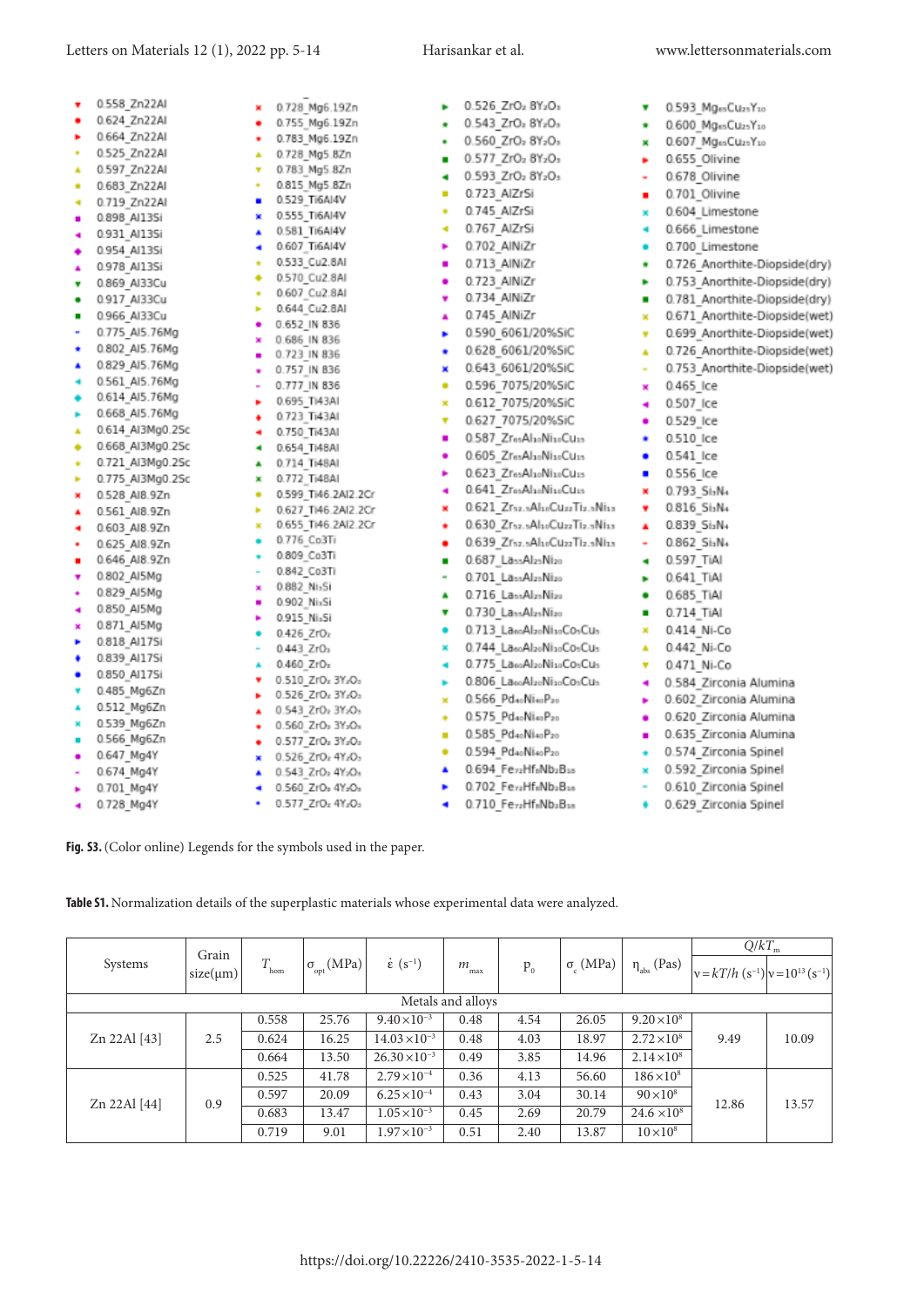|                      |                  | 0.898 | 1.92  | $6.70\times10^{-5}$    | 0.33        | 4.41 | 3.29      | $32.7 \times 10^{8}$  |       |       |
|----------------------|------------------|-------|-------|------------------------|-------------|------|-----------|-----------------------|-------|-------|
|                      | 18               | 0.931 | 1.61  | $9.40 \times 10^{-5}$  | 0.393       | 3.65 | 2.57      | $19.3 \times 10^{8}$  |       | 17.62 |
| Al 13Si [45]         |                  | 0.954 | 1.36  | $1.65 \times 10^{-4}$  | 0.43        | 3.21 | 2.12      | $16.7 \times 10^{8}$  | 16.88 |       |
|                      |                  | 0.978 | 1.30  | $2.15 \times 10^{-4}$  | 0.44        | 2.90 | 1.78      | $13.4 \times 10^{8}$  |       |       |
|                      |                  | 0.869 | 4.81  | $1.72 \times 10^{-3}$  | 0.38        | 5.77 | 5.10      | $9.54\times10^8$      |       |       |
| Al 33Cu 0.4Zr [46]   |                  | 0.917 | 2.76  | $2.45 \times 10^{-3}$  | 0.51        | 3.39 | 3.25      | $3.21\times10^{8}$    | 20.60 | 21.20 |
|                      | 7.6              | 0.966 | 2.87  | $11.97 \times 10^{-3}$ | 0.60        | 2.78 | 2.89      | $0.83\times10^8$      |       |       |
|                      |                  |       |       |                        |             |      | 26.70     |                       |       |       |
| Al 5.76Mg 0.32Sc     |                  | 0.775 | 16.59 | $8.60\times10^{-3}$    | 0.384       | 3.78 |           | $2.95\times10^8$      | 15.61 | 16.40 |
| 0.3Mn [47]           | 3                | 0.802 | 13.71 | $10.20 \times 10^{-3}$ | 0.40        | 3.60 | 22.79     | $2.02\times10^8$      |       |       |
|                      |                  | 0.829 | 9.27  | $14.73 \times 10^{-3}$ | 0.417       | 3.40 | 19.29     | $0.62\times10^8$      |       |       |
| Al 5.76Mg 0.32Sc     |                  | 0.561 | 79.25 | $2.33 \times 10^{-3}$  | 0.38        | 7.20 | 85.84     | $99.5 \times 10^{8}$  |       | 15.07 |
| 0.3Mn [48]           | $\mathbf{1}$     | 0.614 | 49.0  | $8.40\times10^{-3}$    | 0.44        | 6.97 | 52.87     | $17.7 \times 10^{8}$  | 14.48 |       |
|                      |                  | 0.668 | 32.63 | $23.75 \times 10^{-3}$ | 0.465       | 6.90 | 33.30     | $4.48\times10^8$      |       |       |
|                      |                  | 0.614 | 48.59 | $7.96 \times 10^{-3}$  | 0.435       | 4.54 | 82.03     | $10\times10^8$        |       |       |
| Al 3Mg 0.2Sc [49]    | 0.2              | 0.668 | 31.91 | $22.35 \times 10^{-3}$ | 0.46        | 4.18 | 78.69     | $1.38\times10^8$      | 15.43 | 16.06 |
|                      |                  | 0.721 | 20.15 | $13.64 \times 10^{-3}$ | 0.45        | 2.65 | 51.43     | $1.33 \times 10^{8}$  |       |       |
|                      |                  | 0.775 | 15.25 | $15.37 \times 10^{-3}$ | 0.48        | 2.02 | 41.27     | $1.06\times10^8$      |       |       |
|                      |                  | 0.528 | 90.38 | $3.01\times10^{-3}$    | 0.35        | 4.74 | 111.9     | $57.9\times10^8$      |       |       |
| Al 8.9Zn 2.6Mg       |                  | 0.561 | 57.61 | $5.09 \times 10^{-3}$  | 0.474       | 3.55 | 74.93     | $27.9 \times 10^8$    |       | 16.83 |
| 0.009Sc [50]         | $0.7\,$          | 0.603 | 44.81 | $20.49 \times 10^{-3}$ | 0.479       | 3.45 | 68.04     | $4.6\times10^8$       | 16.25 |       |
|                      |                  | 0.625 | 47.18 | $61.7 \times 10^{-3}$  | 0.453       | 3.40 | 60.88     | $1.87\!\times\!10^8$  |       |       |
|                      |                  | 0.646 | 26.47 | $49.62 \times 10^{-3}$ | 0.40        | 3.37 | 54.25     | $0.54\times10^8$      |       |       |
|                      |                  | 0.802 | 12.31 | $8.81\times10^{-3}$    | 0.483       | 4.46 | 22.85     | $2.85\times10^8$      | 16.05 | 16.88 |
| Al 5Mg 0.18Mn        | 24               | 0.829 | 9.27  | $7.88\times10^{-3}$    | 0.527       | 3.44 | 15.34     | $2.47 \times 10^{8}$  |       |       |
| 0.2Sc[51]            |                  | 0.850 | 6.16  | $4.99 \times 10^{-3}$  | 0.557       | 3.16 | 12.1      | $2.36 \times 10^8$    |       |       |
|                      |                  | 0.871 | 5.11  | $5.67 \times 10^{-3}$  | 0.62        | 2.90 | 9.64      | $2.0\times10^8$       |       |       |
|                      | 1.4              | 0.818 | 63.46 | $974 \times 10^{-3}$   | 0.34        | 5.10 | 67.77     | $0.19\times10^8$      |       |       |
| Al 17Si 2Fe 2Mg 1Cu  |                  | 0.839 | 44.80 | $954 \times 10^{-3}$   | 0.45        | 4.22 | 51.74     | $0.14\times10^8$      |       |       |
| 1Ni [52]             |                  | 0.850 | 27.89 | $973 \times 10^{-3}$   | 0.405       | 2.90 | 32.86     | $0.09\times10^{8}$    | 13.47 | 14.32 |
|                      |                  | 0.861 | 21.29 | $954 \times 10^{-3}$   | 0.5         | 2.70 | 28.35     | $0.07\times10^8$      |       |       |
|                      |                  | 0.485 | 68.51 | $2.3 \times 10^{-3}$   | 0.41        | 5.32 | 125.9     | $26.1\times10^{8}$    | 14.96 | 15.48 |
|                      |                  | 0.512 | 79.84 | $20.24 \times 10^{-3}$ | 0.445       | 4.71 | 109.9     | $9.45 \times 10^{8}$  |       |       |
| Mg 6Zn 0.8Zr [53]    | $0.7\,$          | 0.539 | 73.84 | $76.79 \times 10^{-3}$ | 0.447       | 4.34 | 99.83     | $2.20\times10^{8}$    |       |       |
|                      |                  | 0.566 | 54.04 | $188.8 \times 10^{-3}$ | 0.431       | 3.56 | 80.72     | $0.56 \times 10^{8}$  |       |       |
|                      |                  | 0.647 | 32.40 | $0.77 \times 10^{-3}$  | $\,0.486\,$ | 6.28 | 95.33     | $33.9\times10^8$      |       |       |
| Mg 4Y 0.7Zr 0.4Nd    |                  | 0.674 | 40.85 | $7.76 \times 10^{-3}$  | 0.45        | 4.46 | 72.15     | $19.6 \times 10^{8}$  | 16.35 | 17.04 |
| $[54]$               | $\sqrt{2}$       | 0.701 | 46.73 | $34.98 \times 10^{-3}$ | 0.485       | 3.70 | 63.83     | $3.2\times10^8$       |       |       |
|                      |                  | 0.728 | 53.36 | $58.35 \times 10^{-3}$ | 0.535       | 3.35 | 61.62     | $2.29 \times 10^{8}$  |       |       |
|                      |                  | 0.728 | 2.70  | $0.33 \times 10^{-3}$  | 0.538       | 4.25 | 7.45      |                       |       |       |
| Mg 6.19Zn 1.1Y       |                  |       |       |                        |             |      |           | $11.1 \times 10^{8}$  |       | 16.56 |
| $0.46Zr$ [55]        | 5.2              | 0.755 | 3.00  | $0.86 \times 10^{-3}$  | 0.434       | 3.35 | 6.06      | $5.46 \times 10^{8}$  | 15.81 |       |
|                      |                  | 0.783 | 4.62  | $3.92 \times 10^{-3}$  | $0.51\,$    | 3.01 | 5.60      | $3.93 \times 10^{8}$  |       |       |
| Mg 5.8Zn 1Y 0.48Zr   |                  | 0.728 | 15.32 | $0.86\times10^{-3}$    | 0.377       | 5.94 | 20.45     | $10.2\times10^8$      |       |       |
| $[56]$               | 17.5             | 0.783 | 7.18  | $0.71\times10^{-3}$    | 0.466       | 3.35 | 12.60     | $4.92\times10^8$      | 14.39 | 15.16 |
|                      |                  | 0.815 | 3.04  | $0.33 \times 10^{-3}$  | 0.53        | 2.82 | $11.60\,$ | $3.72 \times 10^{8}$  |       |       |
|                      |                  | 0.529 | 41.85 | $0.184\times10^{-3}$   | 0.473       | 5.33 | 94.77     | $293\times10^8$       |       |       |
| Ti 6Al 4V [57]       | 0.9              | 0.555 | 46.0  | $0.418 \times 10^{-3}$ | 0.504       | 5.02 | 91.34     | $181\times10^{8}$     | 14.09 | 14.65 |
|                      |                  | 0.581 | 48.36 | $0.767 \times 10^{-3}$ | 0.548       | 4.50 | 83.94     | $131\times10^{8}$     |       |       |
|                      |                  | 0.607 | 44.67 | $1.384 \times 10^{-3}$ | 0.536       | 3.86 | 74.04     | $68.7 \times 10^{8}$  |       |       |
|                      |                  | 0.533 | 41.78 | $0.274 \times 10^{-3}$ | 0.36        | 5.60 | 56.60     | $293\times10^8$       |       |       |
| Cu 2.8Al 1.8Si 0.4Co | $\boldsymbol{7}$ | 0.570 | 20.79 | $0.625 \times 10^{-3}$ | 0.47        | 4.12 | 30.14     | $181{\times}10^8$     | 12.86 | 13.57 |
| $[58]$               |                  | 0.607 | 13.47 | $1.03 \times 10^{-3}$  | 0.45        | 3.93 | 20.79     | $131\times10^{8}$     |       |       |
|                      |                  | 0.644 | 9.01  | $1.97 \times 10^{-3}$  | 0.515       | 3.62 | 13.87     | $68.7 \times 10^{8}$  |       |       |
|                      |                  | 0.652 | 66.09 | $0.304 \times 10^{-3}$ | 0.33        | 6.01 | 80.77     | $502.61\times10^{8}$  |       |       |
|                      |                  | 0.686 | 45.93 | $0.353 \times 10^{-3}$ | 0.35        | 5.31 | 56.99     | 294.1×10 <sup>8</sup> |       |       |
| IN836 [59]           | 2.5              | 0.723 | 30.60 | $0.47 \times 10^{-3}$  | 0.38        | 4.58 | 39.26     | $149.0 \times 10^8$   | 13.29 | 13.97 |
|                      |                  | 0.757 | 17.62 | $0.198 \times 10^{-3}$ | $0.44\,$    | 4.02 | 27.45     | $86.61\times10^{8}$   |       |       |
|                      |                  | 0.777 | 20.53 | $0.30\times10^{-3}$    | 0.45        | 3.84 | 21.02     | $47.93 \times 10^8$   |       |       |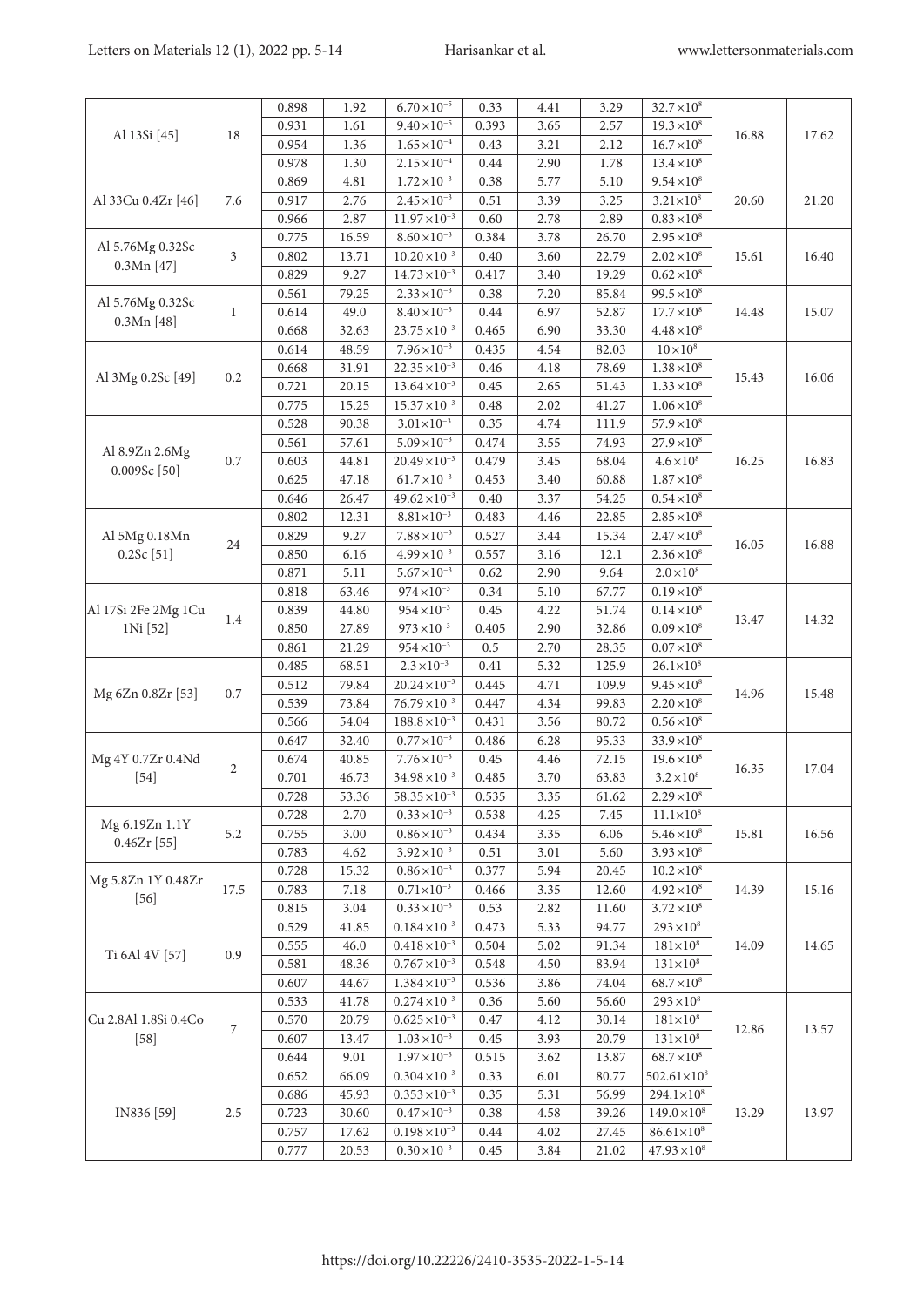|                                                                   |               |       |          |                              | Intermetallics |          |                    |                                |       |       |
|-------------------------------------------------------------------|---------------|-------|----------|------------------------------|----------------|----------|--------------------|--------------------------------|-------|-------|
|                                                                   | 5.0           | 0.695 | 38.91    | $0.037\times10^{-3}$         | 0.59           | 3.92     | 55.17              | $2.48\times10^{11}$            |       |       |
| Ti 43Al [60]                                                      |               | 0.723 | 39.52    | $0.157 \times 10^{-3}$       | 0.56           | 3.64     | 53.86              | $9.69 \times 10^{10}$          | 16.92 | 17.61 |
|                                                                   |               | 0.750 | 21.01    | $0.107\times10^{-3}$         | 0.59           | 2.54     | 39.52              | $3.0 \times 10^{10}$           |       |       |
|                                                                   |               | 0.654 | 103.5    | $0.1 \times 10^{-3}$         | 0.444          | 5.02     | 150.0              | $2.16 \times 10^{11}$          |       | 17.48 |
| Ti 48Al [61]                                                      | 0.9           | 0.716 | 31.28    | $0.23 \times 10^{-3}$        | 0.734          | 2.70     | 57.40              | $3.59 \times 10^{10}$          | 16.73 |       |
|                                                                   |               | 0.772 | 29.17    | $1.47 \times 10^{-3}$        | 0.75           | 2.61     | 39.52              | $5.75 \times 10^{9}$           |       |       |
|                                                                   |               | 0.599 | 143.5    | $0.057 \times 10^{-3}$       | 0.492          | 5.03     | 167.6              | $7.0\times10^{11}$             |       | 18.20 |
| Ti 46.2Al 2.2Cr [62]                                              | 0.8           | 0.627 | 84.33    | $0.053 \times 10^{-3}$       | 0.515          | 4.41     | 114.9              | $3.9 \times 10^{11}$           | 17.57 |       |
|                                                                   |               | 0.655 | 36.59    | $0.049 \times 10^{-3}$       | 0.754          | 2.81     | 57.2               | $2.13 \times 10^{11}$          |       |       |
|                                                                   |               | 0.776 | 167.5    | $0.11\times10^{-3}$          | $0.40\,$       | 3.60     | 180.8              | $4.52\times10^{11}$            |       |       |
| Co3Ti [63]                                                        | 24            | 0.809 | 135.8    | $0.25 \times 10^{-3}$        | 0.53           | 3.02     | 153.4              | $1.61{\times}10^{11}$          | 18.80 | 19.61 |
|                                                                   |               | 0.842 | 133.8    | $0.66 \times 10^{-3}$        | 0.58           | 2.93     | 150.4              | $5.75 \times 10^{10}$          |       |       |
|                                                                   |               | 0.882 | 24.92    | $2.56 \times 10^{-3}$        | 0.51           | 3.88     | 32.35              | $2.25 \times 10^{9}$           |       |       |
| Ni3Si [64]                                                        | 15            | 0.902 | 17.59    | $4.56 \times 10^{-3}$        | 0.59           | 3.47     | 22.0               | $1.1\times10^{9}$              | 16.59 | 17.48 |
|                                                                   |               | 0.915 | $8.88\,$ | $4.45 \times 10^{-3}$        | 0.58           | 2.97     | 14.0               | $5.6\times10^{8}$              |       |       |
|                                                                   |               |       |          | Ceramics/Composites          |                |          |                    |                                |       |       |
|                                                                   |               | 0.426 | 409.5    | $0.22 \times 10^{-3}$        | $\!.448\!$     | 5.33     | 436.8              | $5779 \times 10^{8}$           |       |       |
| $ZrO_{2}[65]$                                                     | 0.07          | 0.443 | 356.3    | $0.519 \times 10^{-3}$       | 0.422          | 4.98     | 432.1              | $1756 \times 10^{8}$           | 13.31 | 13.75 |
|                                                                   |               | 0.460 | 243.8    | $0.582\times10^{-3}$         | 0.444          | $3.18\,$ | 292.1              | $1111\times108$                |       |       |
|                                                                   |               | 0.510 | 88.27    | $0.085 \times 10^{-3}$       | 0.529          | 4.96     | 91.4               | $3370\times10^8$               |       |       |
|                                                                   |               | 0.526 | 46.90    | $0.116 \times 10^{-3}$       | 0.544          | 3.31     | 57.98              | $1130\times10^8$               | 14.92 | 15.45 |
| ZrO <sub>2</sub> 3Y [66]                                          | 0.51          | 0.543 | 44.22    | $0.264 \times 10^{-3}$       | 0.524          | 3.17     | 52.8               | $\overline{47}5.5 \times 10^8$ |       |       |
|                                                                   |               | 0.560 | 26.42    | $0.29 \times 10^{-3}$        | 0.540          | 2.66     | 42.06              | $212\times10^8$                |       |       |
|                                                                   |               | 0.577 | 22.30    | $0.312\times10^{-3}$         | 0.536          | 2.16     | 32.36              | $172\times10^{8}$              |       |       |
|                                                                   | 0.75          | 0.526 | 61.28    | $0.093 \times 10^{-3}$       | 0.49           | 5.53     | 86.42              | $1730\times10^8$               | 13.66 |       |
|                                                                   |               | 0.543 | 45.5     | $0.181{\times}10^{-3}$       | 0.482          | 4.06     | 63.0               | $662\times10^{8}$              |       |       |
| ZrO, 4Y [67]                                                      |               | 0.560 | 20.1     | $0.1 \times 10^{-3}$         | $0.48\,$       | 3.17     | 49.45              | $295\times10^8$                |       | 14.21 |
|                                                                   |               | 0.577 | 19.9     | $0.203 \times 10^{-3}$       | 0.465          | $3.01\,$ | 47.01              | $167.5\times10^8$              |       |       |
|                                                                   | 0.5           | 0.526 | 19.58    | $0.044 \times 10^{-3}$       | $0.416\,$      | 2.41     | 34.82              | $1278\times10^{8}$             | 16.42 | 16.98 |
|                                                                   |               | 0.543 | 23.44    | $0.138 \times 10^{-3}$       | 0.418          | 2.28     | 32.94              | $482.4 \times 10^8$            |       |       |
| ZrO <sub>2</sub> 8Y [67]                                          |               | 0.560 | 27.08    | $0.372 \times 10^{-3}$       | 0.458          | 2.25     | 32.73              | $220.5\!\times\!10^8$          |       |       |
|                                                                   |               | 0.577 | 22.78    | $0.638 \times 10^{-3}$       | 0.468          | 2.20     | 32.0               | $92.84 \times 10^8$            |       |       |
|                                                                   |               | 0.593 | 14.25    | $0.739 \times 10^{-3}$       | 0.493          | 2.17     | 31.5               | $36.7 \times 10^{8}$           |       |       |
|                                                                   |               | 0.723 | 36.19    | $0.152 \times 10^{-3}$       | 0.493          | 3.98     | 47.04              | $604.0 \times 10^8$            |       | 17.75 |
| $\mathrm{Al}_2\mathrm{O}_3$ 30ZrO <sub>2</sub>                    | 0.4           | 0.745 | 33.86    | $0.871\times10^{-3}$         | 0.485          | 3.54     | 44.53              | $96.72 \times 10^8$            | 17.06 |       |
| $30Al_{16}Si_{2}O_{13}$ [68]                                      |               | 0.767 | 16.31    | $1.05 \times 10^{-3}$        | 0.468          | 2.16     | 28.95              | $27.9 \times 10^8$             |       |       |
|                                                                   |               | 0.702 | 32.51    | $0.018 \times 10^{-3}$       | 0.61           | 3.34     | 38.18              | $5803 \times 10^{8}$           |       |       |
| $\mathrm{Al}_2\mathrm{O}_3$ 25Ni $\mathrm{Al}_2\mathrm{O}_4$      |               | 0.713 | 30.46    | $0.031\times10^{-3}$         | 0.68           | 3.13     | 36.79              | $3120\times10^{8}$             |       |       |
| 25ZrO <sub>2</sub> [69]                                           | 1.3           | 0.723 | 30.2     | $0.206 \times 10^{-3}$       | 0.723          | 2.90     | 35.0               | $1380\times10^8$               |       | 19.99 |
|                                                                   |               | 0.734 | 33       | $0.883 \times 10^{-3}$       | 0.694          | 2.75     | 34.1               | 921×10 <sup>8</sup>            | 19.47 |       |
|                                                                   |               | 0.745 | 30.4     | $0.146 \times 10^{-3}$       | 0.67           | 2.64     | 33.6               | $483.5 \times 10^8$            |       |       |
|                                                                   |               | 0.590 | 43.16    | $6.01\times10^{-3}$          | 0.53           | 5.80     | 50.9               | $23.93 \times 10^8$            |       |       |
| 6061/20% SiC [70]                                                 | 0.8           | 0.628 | 19.2     | $6.74 \times 10^{-3}$        | 0.502          | 3.72     | 25.3               | $9.5\times10^8$                | 12.75 | 13.36 |
|                                                                   |               | 0.643 | 10.59    | $8.17 \times 10^{-3}$        | 0.498          | 3.56     | 18.75              | $4.32 \times 10^8$             |       |       |
|                                                                   |               | 0.596 | 42.53    | $0.873 \times 10^{-3}$       | 0.473          | 5.42     | 56.0               | $200\times10^{8}$              |       |       |
| 7075/20% SiC [71]                                                 | $\mathfrak s$ | 0.612 | 26.61    | $0.543 \times 10^{-3}$       | 0.481          | 3.14     | 27.44              | $168\times10^{8}$              | 13.76 | 14.41 |
|                                                                   |               | 0.627 | 15.58    | $0.683 \times 10^{-3}$       | 0.505          | 2.52     | 18.63              | $73\times10^8$                 |       |       |
|                                                                   |               |       |          | <b>Bulk Metallic Glasses</b> |                |          |                    |                                |       |       |
|                                                                   |               | 0.587 | 138.7    | $0.44 \times 10^{-3}$        | $0.50\,$       | 3.09     | 169.8              | $851.2 \times 10^8$            |       |       |
|                                                                   |               | 0.605 | 75.57    | $3.01\times10^{-3}$          | 0.73           | 2.51     | 98.83              | $72.6 \times 10^8$             |       |       |
| $\rm Zr_{65}$ $\rm Al_{10}$ $\rm Ni_{10}$ $\rm Cu_{15}$<br>$[72]$ | $\sim\!10$    | 0.623 | 56.94    | $11.1 \times 10^{-3}$        | 0.72           | 2.43     | 68.68              | $15.9 \times 10^{8}$           | 15.25 | 15.85 |
|                                                                   |               | 0.641 | 39.40    | $64.0\times10^{-3}$          | 0.69           | 2.29     | 45.53              | $1.92 \times 10^8$             |       |       |
|                                                                   |               | 0.621 | 251.3    | $0.61\times10^{-3}$          | 0.55           | 3.86     | 256.0              | $1353 \times 10^8$             |       |       |
| $Zr_{52.5}Al_{10}Cu_{22}Ti_{2.5}Ni_{13}$                          | $\sim\!10$    | 0.630 | 119.0    | $0.75 \times 10^{-3}$        | 0.58           | $3.20\,$ | $\overline{123.2}$ | $523.7 \times 10^8$            | 14.19 | 14.82 |
| $[73]$                                                            |               | 0.639 | 46.28    | $0.97 \times 10^{-3}$        | 0.603          |          |                    | $160\times10^8$                |       |       |
|                                                                   |               |       |          |                              |                | 2.21     | 49.4               |                                |       |       |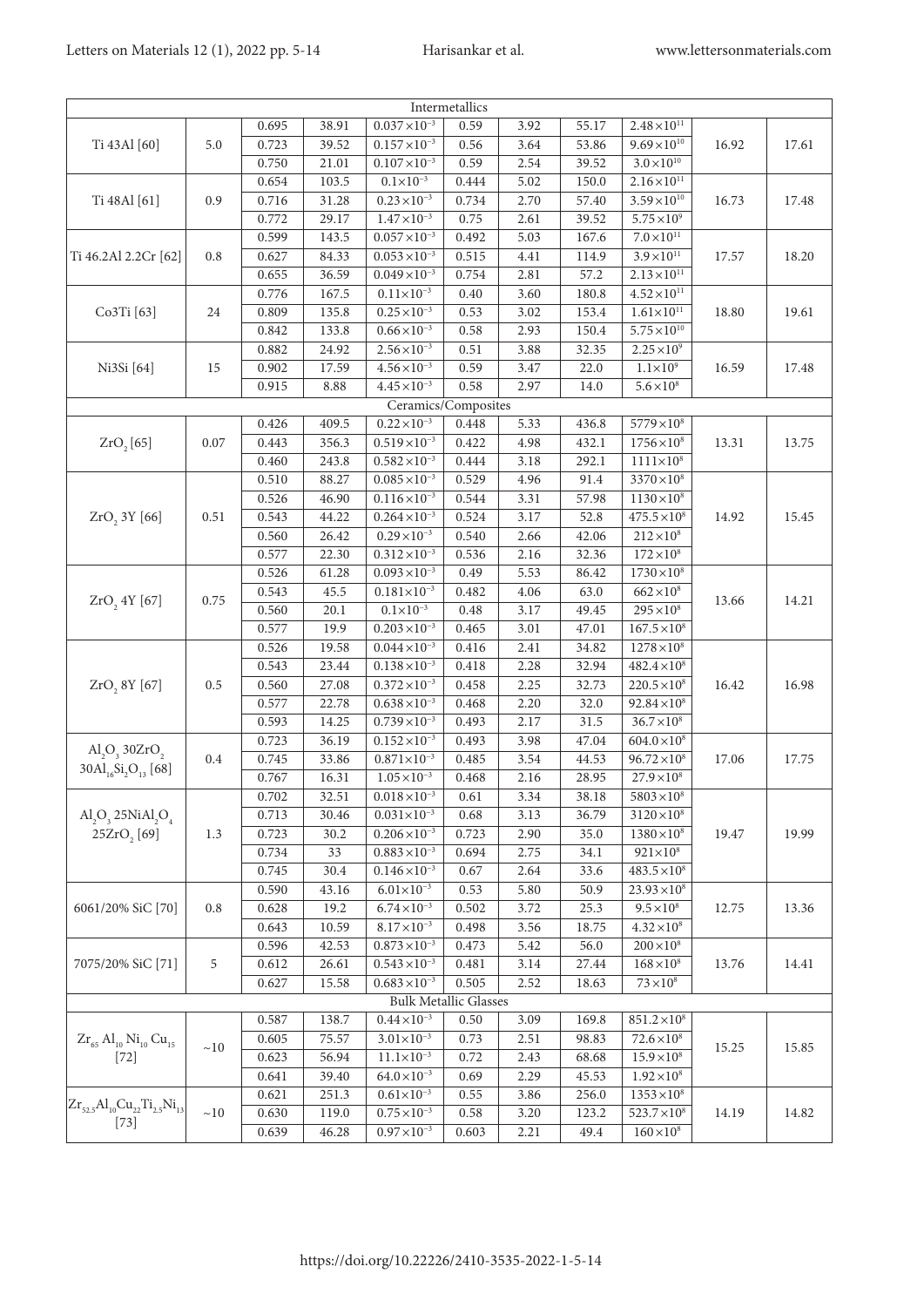|                                                         | ~10        | 0.687     | 49.04 | $4.85 \times 10^{-3}$      | 0.48     | 3.72    | 136.1 | $9.1 \times 10^{8}$     |       |       |
|---------------------------------------------------------|------------|-----------|-------|----------------------------|----------|---------|-------|-------------------------|-------|-------|
| La <sub>55</sub> Al <sub>25</sub> Ni <sub>20</sub> [35] |            | 0.701     | 32.35 | $21.84\times10^{-3}$       | 0.55     | 2.80    | 60.53 | $2.85\times10^8$        | 15.29 | 16.0  |
|                                                         |            | 0.716     | 21.95 | $67.71\times10^{-3}$       | 0.59     | 2.25    | 28.75 | $0.89\!\times\!10^8$    |       |       |
|                                                         |            | 0.730     | 13.98 | $106.3 \times 10^{-3}$     | 0.65     | 2.01    | 15.1  | $0.42\times10^8$        |       |       |
|                                                         |            | 0.713     | 4.69  | $0.784\times10^{-3}$       | 0.71     | 5.15    | 7.03  | $16.32 \times 10^8$     |       |       |
| $La_{60}Al_{20}Ni_{10}Co_5Cu_5$                         | $\sim\!10$ | 0.744     | 4.24  | $2.24 \times 10^{-3}$      | 0.82     | 4.20    | 6.18  | $6.0\times10^8$         | 16.43 | 17.18 |
| $[74]$                                                  |            | 0.775     | 3.60  | $5.23 \times 10^{-3}$      | 0.734    | 3.42    | 5.42  | $2.09 \times 10^8$      |       |       |
|                                                         |            | 0.806     | 4.11  | $22.96 \times 10^{-3}$     | 0.76     | 2.47    | 4.20  | $0.6\times10^8$         |       |       |
|                                                         |            | 0.566     | 70.15 | $5.9 \times 10^{-3}$       | 0.817    | 6.30    | 124.3 | $31.15 \times 10^8$     |       | 13.97 |
|                                                         | $\sim\!10$ | 0.575     | 61.97 | $17.07\times10^{-3}$       | 0.797    | 4.95    | 85.90 | $11.13 \times 10^8$     | 13.39 |       |
| $Pd_{40}Ni_{40}P_{20}$ [75]                             |            | 0.585     | 28.94 | $50.4 \times 10^{-3}$      | 0.813    | 3.70    | 56.48 | $1.75 \times 10^{8}$    |       |       |
|                                                         |            | 0.594     | 14.79 | $144.6 \times 10^{-3}$     | 0.623    | 3.05    | 41.18 | $0.2\times10^8$         |       |       |
|                                                         |            | 0.694     | 289.0 | $2.32 \times 10^{-3}$      | 0.354    | 3.32    | 533.5 | $72.65 \times 10^8$     |       |       |
| $Fe_{72}Hf_8Nb_2B_{18}$ [76]                            | ~10        | 0.702     | 284.4 | $10.07\times10^{-3}$       | 0.492    | 2.80    | 376.6 | $70.20\times10^8$       | 14.77 | 15.48 |
|                                                         |            | 0.710     | 140.5 | $8.0\times10^{-3}$         | 0.583    | 2.22    | 250.0 | $38.27 \times 10^{8}$   |       |       |
|                                                         |            | 0.593     | 16.08 | $2.69 \times 10^{-3}$      | 0.492    | 5.45    | 34.0  | $22.8 \times 10^8$      |       |       |
| $Mg_{65}Cu_{25}Y_{10} [77]$                             | $\sim\!10$ | 0.600     | 11.97 | $5.38 \times 10^{-3}$      | 0.496    | 2.64    | 15.23 | $8.03\times10^8$        | 13.14 | 13.74 |
|                                                         |            | 0.607     | 8.71  | $5.77 \times 10^{-3}$      | 0.493    | 2.42    | 12.9  | $4.88\!\times\!10^8$    |       |       |
|                                                         |            |           |       | Geological Materials & Ice |          |         |       |                         |       |       |
|                                                         |            | 0.655     | 294.4 | $0.0048\times10^{-3}$      | 0.292    | 6.57    | 360.0 | $1200\times10^{10}$     |       |       |
| Olivine [78]                                            | 5.4        | 0.678     | 243.3 | $0.0186\times10^{-3}$      | 0.357    | 5.23    | 260.3 | $385\!\times\!10^{10}$  | 19.32 | 19.99 |
|                                                         |            | 0.701     | 178.9 | $0.0375\times10^{-3}$      | 0.551    | 4.61    | 208.4 | $139\times10^{10}$      |       |       |
|                                                         |            | 0.604     | 105.5 | $0.0135\times10^{-3}$      | 0.21     | 4.76    | 118.9 | $166\times\!10^{10}$    |       |       |
|                                                         | 4.2        |           |       | $0.0422\times10^{-3}$      | 0.377    |         |       | $18.8\times\!10^{10}$   | 15.19 | 15.86 |
| Limestone [79]                                          |            | 0.666     | 40.66 |                            |          | 2.35    | 56.05 |                         |       |       |
|                                                         |            | 0.728     | 26.37 | $0.175 \times 10^{-3}$     | 0.526    | 2.20    | 50.0  | $2.64\times\!10^{10}$   |       |       |
| Anorthite-Diopside,                                     |            | 0.726     | 86.84 | $0.0018\times10^{-3}$      | 0.562    | 4.48    | 151.4 | $560\times10^{10}$      |       |       |
| dry [80]                                                | 3.1        | 0.753     | 78.38 | $0.0192\times10^{-3}$      | 0.558    | 3.8     | 81.0  | $136\times10^{10}$      | 18.97 | 19.68 |
|                                                         |            | 0.781     | 38.67 | $0.036 \times 10^{-3}$     | 0.70     | 3.61    | 50.95 | $37.4 \times 10^{10}$   |       |       |
|                                                         | $3.1\,$    | 0.671     | 92.95 | $0.002\times10^{-3}$       | 0.552    | 6.45    | 176.0 | $1290\times10^{10}$     | 18.71 | 19.43 |
| Anorthite-Diopside,                                     |            | 0.699     | 108.2 | $0.009\times10^{-3}$       | 0.62     | 5.04    | 137.5 | $389\times10^{10}$      |       |       |
| wet [80]                                                |            | 0.726     | 102.1 | $0.0284\times10^{-3}$      | 0.60     | 4.8     | 131.0 | $98.1{\times}10^{10}$   |       |       |
|                                                         |            | 0.753     | 31.01 | $0.0295\times10^{-3}$      | 0.608    | 3.01    | 82.2  | $20.1 \times 10^{10}$   |       |       |
|                                                         | 10         | 0.465     | 4.59  | $0.0001\times10^{-3}$      | 0.262    | 6.49    | 7.32  | $464\!\times\!10^{10}$  | 12.94 | 13.83 |
| Ice [81]                                                |            | 0.507     | 2.88  | $0.00027\times10^{-3}$     | 0.253    | $5.0\,$ | 4.60  | $51.8\!\times\!10^{10}$ |       |       |
|                                                         |            | 0.529     | 1.76  | $0.00012\times10^{-3}$     | 0.284    | 4.26    | 3.27  | $39.0\times10^{10}$     |       |       |
|                                                         |            | $0.510\,$ | 0.457 | $0.182\times10^{-8}$       | 0.409    | 5.1     | 0.675 | $4730\!\times\!10^{10}$ | 15.11 |       |
| Ice [82]                                                | 1700       | 0.541     | 0.404 | $0.84\times10^{-8}$        | 0.35     | 3.9     | 0.504 | $1160\times10^{10}$     |       | 16.03 |
|                                                         |            | 0.556     | 0.387 | $1.94 \times 10^{-8}$      | 0.366    | 3.27    | 0.412 | $580\times10^{10}$      |       |       |
|                                                         |            |           |       | Nanostructured Materials   |          |         |       |                         |       |       |
|                                                         |            | 0.793     | 161.5 | $0.0943\times10^{-3}$      | 0.568    | 3.67    | 185.1 | $57.6 \times 10^{10}$   |       |       |
| $Si_3N_4[83]$                                           | $0.07\,$   | 0.816     | 110.5 | $0.208\times10^{-3}$       | 0.592    | 3.37    | 121.9 | $17.8\!\times\!10^{10}$ | 16.89 | 17.72 |
|                                                         |            | 0.839     | 65.58 | $0.342\times10^{-3}$       | 0.653    | 3.04    | 79.01 | $6.55\!\times\!10^{10}$ |       |       |
|                                                         |            | 0.862     | 31.69 | $0.475 \times 10^{-3}$     | 0.75     | 2.16    | 40.27 | $2.25 \times 10^{10}$   |       |       |
|                                                         |            | 0.597     | 126.3 | $0.0524\times10^{-3}$      | 0.175    | 4.22    | 142.5 | $45.62 \times 10^{10}$  |       |       |
|                                                         |            | 0.641     | 87.52 | $0.134\times10^{-3}$       | $0.16\,$ | 3.75    | 112.7 | $11.98\times\!10^{10}$  |       |       |
| <b>TiAl</b> [84]                                        | $0.04\,$   | 0.685     | 36.27 | $0.057\times10^{-3}$       | 0.161    | 3.14    | 83.99 | $9.07\times10^{10}$     | 15.03 | 15.66 |
|                                                         |            | 0.714     | 23.20 | $0.0594\times10^{-3}$      | 0.212    | 2.65    | 63.09 | $5.05\times\!10^{10}$   |       |       |
|                                                         |            | $0.414\,$ | 25.12 | $2.42 \times 10^{-3}$      | 0.49     | 4.75    | 34.32 | $30.45\times10^8$       |       |       |
| Ni-Co [85]                                              | 0.02       | 0.442     | 22.28 | $2.52 \times 10^{-3}$      | 0.55     | 4.42    | 29.10 | $21.55 \times 10^{8}$   | 14.30 | 14.88 |
|                                                         |            | 0.471     | 18.10 | $2.80\times10^{-3}$        | 0.32     | 3.92    | 23.50 | $8.70\times10^8$        |       |       |
|                                                         |            | 0.584     | 48.58 | $0.603\times10^{-3}$       | 0.50     | 4.03    | 126.2 | $135.02\times10^{8}$    |       |       |
| Zirconi                                                 |            | 0.602     | 51.37 | $2.11 \times 10^{-3}$      | 0.516    | 3.45    | 80.36 | $60.61\times10^{8}$     |       |       |
| a-Alumina <sup>[86]</sup>                               | 0.06       | 0.620     | 41.44 | $5.27 \times 10^{-3}$      | 0.484    | 3.17    | 54.91 | $21.42 \times 10^8$     | 13.42 | 14.04 |
|                                                         |            | 0.635     | 24.41 | $5.62 \times 10^{-3}$      | 0.476    | 2.72    | 35.09 | $12.02 \times 10^8$     |       |       |
|                                                         |            | 0.574     | 79.57 | $0.530\times10^{-3}$       | 0.478    | 5.73    | 106.2 | $403.9\times10^{8}$     |       |       |
| Zirconi                                                 |            | 0.592     | 49.67 | $0.81{\times}10^{-3}$      | 0.508    | 3.92    | 72.66 | $140.9 \times 10^{8}$   |       |       |
| a-Spinel [86]                                           | 0.05       | 0.610     | 42.0  | $1.20 \times 10^{-3}$      | 0.482    | 2.83    | 52.53 | $65.3 \times 10^8$      | 13.47 | 14.07 |
|                                                         |            | 0.629     | 30.46 | $3.11\times10^{-3}$        | 0.486    | 2.41    | 44.75 | $21.63 \times 10^{8}$   |       |       |
|                                                         |            |           |       |                            |          |         |       |                         |       |       |

ν=*kT*/*h* is used for the present calculations and it has already been shown that the values obtained by this substitution are very close those arrived at using  $v=10^{13} s^{-1}$  [21].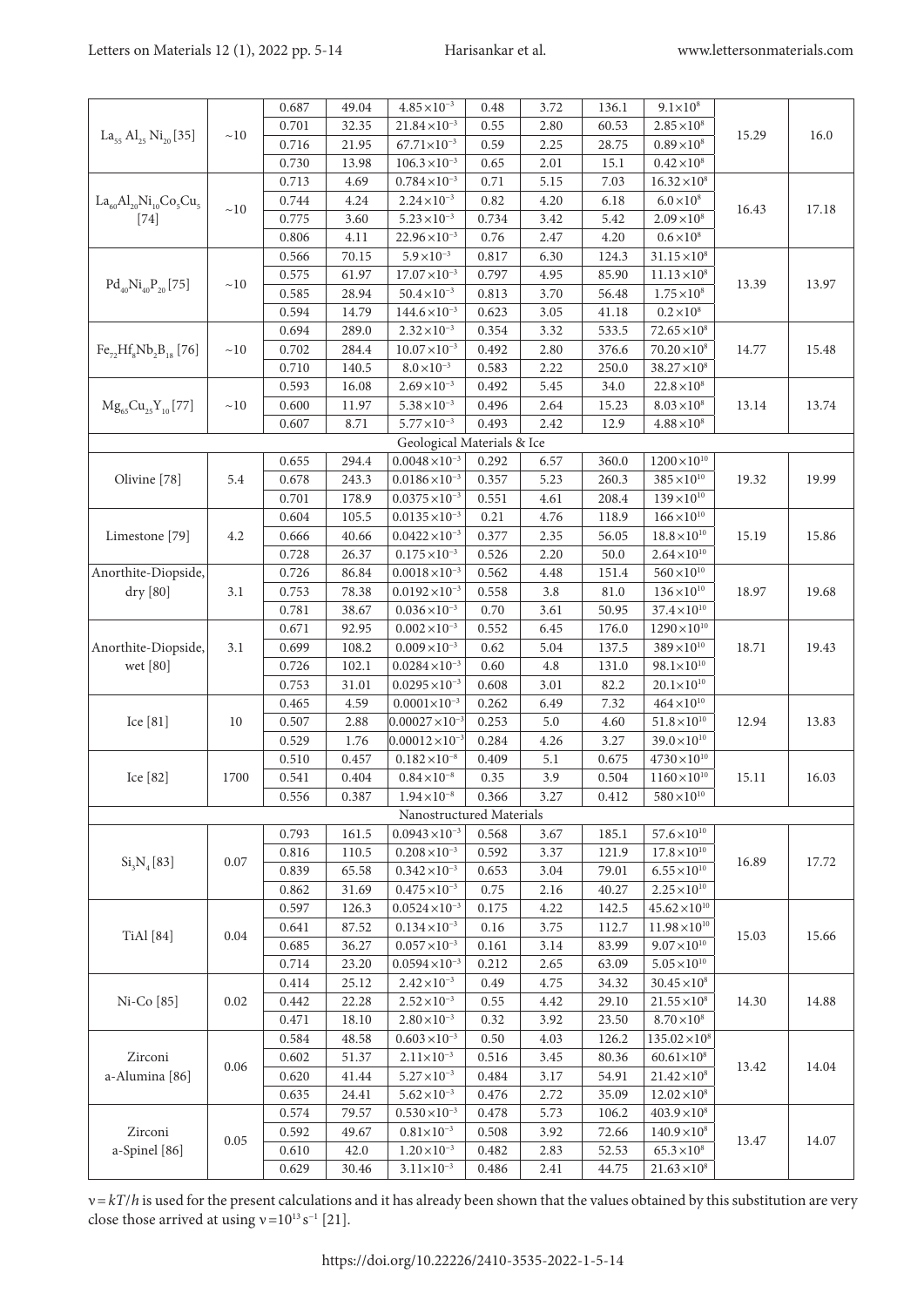#### **Appendix S. A**

## *The need and meaning of terms*  $\sigma^*$ ,  $p_0$  *and*  $\sigma_c$

Based on the concept of thermally activated flow commonly used to explain high temperature deformation (see, for a summary, [11,12, 37]), it is known that the stress exponent, *n*, or its inverse, *m*, the strain-rate sensitivity index, is a function of stress, temperature and grain size. For isothermal condition and a constant microstructure, *n* or *m* is a function of stress (although within narrow ranges of stress/strain rate it is assumed to be a constant). When the real activation energy for the rate controlling process is to be determined, the strain rate should be measured at 3 or more temperatures keeping σ*n* (see Eq. (1)) constant [87]. *Then, as n varies with temperature, dimensional consistency can be ensured only when σ is made dimensionless*. To overcome this problem, some researchers divide the log (strain rate) - log (stress) range into a few linear sub-domains within which *n* is nearly constant so that the real activation energy can be obtained by simply keeping σ constant at different temperatures and suggest that different rate controlling processes are present in each of the subdomains, even when microstructural and topological evidence does not warrant such a conclusion. In addition, as can be readily appreciated, such an approach increases the number of mechanisms needed to explain a set of experimental results. There are also other problems associated with that kind of an approach and these are summarized in [37].

For mathematical convenience, the stress is expressed in units of (*e*σ<sub>c</sub>) with *e* the base of natural logarithms, i.e. ([12, 37]), where σ<sub>c</sub> is the stress at which *m* = 1 in a normalized (ε<sup>\*</sup>=|ε|)−(σ<sup>\*</sup>) space ("ideal" superplastic deformation, where Newtonian viscosity would be present) and the range of interest in  $\sigma^*$  will therefore be  $\approx 0$  to (1/*e*). For simplifying the equations, a term *p* equal to (*n*−1) is introduced.  $p_{0}$  is the value of *p* as the stress tends to zero.

### **Appendix S. B**

#### *Calculation procedure for determining the parameters of interest.*

The detailed procedure for the calculations, including the derivations, are given in [12, 37]. A summary is given here.

Digitalize the data from log (stress, σ)-log (strain rate, ε) experimental curves at different test temperatures for the material concerned. Data pertaining to a minimum of three different temperatures are required. (If data are available for more than 3 temperatures, it is welcome.) Consider any isothermal sigmoidal log (stress) - log (strain rate) plot. Fit a 3<sup>rd</sup> order polynomial curve (in contrast, Mulholland et al. [88] have fitted a fourth degree curve, which reduces the degree of freedom; in our case, even with a third degree fit we get a correlation coefficient,  $R^2 = 0.95$  or more) and calculate the instantaneous slope (*m* value) for the entire range of strain rate. Find out the point of inflection and determine  $m_{\text{max}}$ ,  $\sigma_{\text{opt}}$ ,  $\dot{\epsilon}_{\text{opt}}$ ,  $T_{\text{hom}}$  and  $\eta_{app} = (3\sigma/\dot{\epsilon})$  using the procedures and equations given in the main text. Repeat it for different test temperatures. Now, consider log (stress, σ) - log (strain rate, ε) data points from the lowest strain rate to the point of inflection (the optimal range) for every test temperature. Fit a second order polynomial curve to the data set obtained and compute *n*=1/*m* and *p*=(*n*−1). Compute for every material  $\sigma_{_{\rm ci}}$  and  $p_{_{\rm 0i}}$  values for different temperatures  $(T_{i})$  by solving Eq. (2) simultaneously using the method of least of squares and the two constraints given below that equation.

Calculate the  $\sigma_i$  values for each test temperature  $(T_i)$  such that  $[2p_0+(1+p_0)\ln(\sigma/e\sigma_c)-(p_0\sigma/\sigma_c)]$  is kept constant. Plot ln  $\epsilon$  vs. (1/*T*) and determine the slope which is equal to (−*Q*/*k*) for  $v = (kT/h)$  and calculate (*Q*/*kT*<sub>m</sub>). Satisfy that this value *is* (nearly) material-independent, in addition to being independent of the stress values at which it is computed. Compute  $\epsilon_i$ corresponding to  $\sigma_i$  from the 3<sup>rd</sup> order polynomial equation for a given temperature and calculate the ln $(A_3)$  value from Eq. (3a) corresponding to  $v = (kT/h)$ . Compute  $\dot{\epsilon}_e$  corresponding to the  $\sigma_e$  value from Eq. (3a) and compute  $\eta_{abs} = \sigma_e/3\dot{\epsilon}_e$ . Normalize the variables as  $\left(\frac{\delta}{\sigma_{opt}}, \varepsilon/\varepsilon_{opt}, m/m_{max} \right)$  and  $\eta_{app}^{\circ}/\eta_{abs}$ ).

### **Appendix S. C**

## *Calculation of R2 value (coefficient of determination/correlation)*

It should be noted that there are 8 different ways of defining  $R^2$  and one has to choose the appropriate way of defining  $R^2$ , which is problem-dependent [89]. In the present case, the problem is simple. We take a common, well-accepted phenomenological equation as the model and use it to fit the experimental data pertaining to superplastic materials of different classes and ascertain the closeness of fit in different ranges of the strain rate-stress-temperature normalized space. There is no need to choose between model equations, as discussed in [89], to decide on the better way of defining  $R^2$ , i.e. ours is a relatively simple problem.

For our purpose, we calculated the  $R^2$  value using the definition given below,

Coefficient of determination or correlation,  $R^2=1-(y_{\text{true}}-y_{\text{pred}})/(y_{\text{true}}-y)$ 

where,  $y_{true}$  is obtained from the experiments,  $y_{pred}$  is calculated from the model and  $\bar{y}$  is the mean experimental value.

It is also noted that the closeness of fit between the experimental data and the model equation is verified in the different regions of stress-strain rate-temperature normalized space with respect to only this well-defined, oft-used statistical parameter.